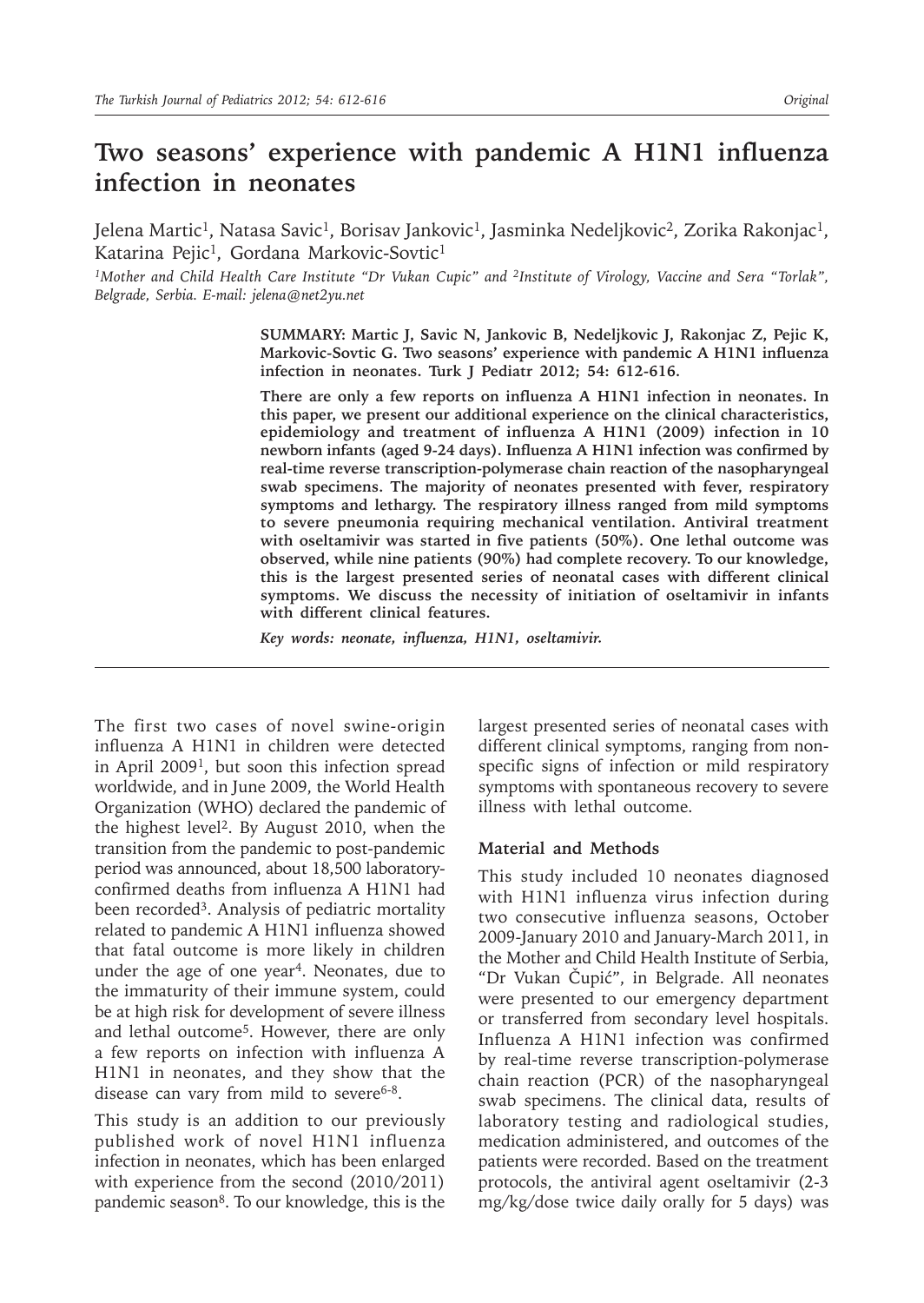given to patients whose symptoms persisted for more than 24 hours (h) or immediately in patients with significantly altered clinical condition. Routine laboratory studies (e.g., complete blood count, serum biochemistry, C-reactive protein [CRP]), blood culture, and chest radiography were obtained for all patients. Statistical analyses were performed using the Statistical Package for the Social Sciences (SPSS) v. 12.0 for Windows. Data were expressed as mean or median  $\pm$  S.E.M. The Student's t-test, ANOVA and χ2 test were used, and the difference was considered statistically significant at a p value of <0.05.

### **Results**

The greatest number of neonates (4) admitted in February 2011, during the second season of the pandemic A H1N1 influenza. The average age at admission was  $19.2 \pm 1.6$  days (range: 9-24 days). The admitted patients were significantly younger in the second influenza season (January-March 2011)  $(16.0 \pm 2.3 \text{ vs.})$  $22.4 \pm 1.0$  days old, p<0.05). Three patients (30%) were male. Seven (70%) were full-term and three (30%) were late preterm. Patient characteristics are summarized in Table I.

Nine patients (90%) had a household contact for respiratory infection, while infection was nosocomial in one (10%). Fever with an average temperature of  $38.3 \pm 0.1$ °C was the most common symptom (80%), and one patient (10%) was hypothermic. Respiratory symptoms were present with the same frequency as lethargy or poor feeding (60% of cases). The median duration of symptoms before establishing the diagnosis was  $1\pm0.7$  days (range: 1-8 days). Two patients (20%) had leukopenia, and the median white blood cell (WBC) count was  $12.4 \pm 1.5 \times 10^9$ /L. An elevated CRP level on hospital day  $1$  ( $> 10$ mg/L) was encountered in only patient No. 1 (with pre-existing condition), and the median CRP level was  $3.9 \pm 3.2$  mg/L. Four patients (40%) had a pathological finding on chest radiographs: hyperinflation, patchy and linear infiltrates or consolidation. Two patients (20%) had severe illness and required mechanical ventilation (no. 1 for acute respiratory distress syndrome [ARDS], no. 8 for recurrent apneas).

Antiviral treatment with oseltamivir was started in five patients (50%). The other five had mild disease with symptoms lasting less then 24h and whose general condition improved before the result of PCR testing for H1N1 was obtained. No adverse effects of this treatment were noted. Empirical antibiotic treatment was given to all patients until the first culture results were obtained. In addition, the patients with coinfection received specific antimicrobial therapy (patient nos. 1 and 8 for suspected bacterial pneumonia, no. 9 for otitis media and no. 10 for urinary tract infection). The median length of hospital stay was  $7.5 \pm 2.0$  days, and in the group of patients with complications (respiratory insufficiency, respiratory syncytial virus [RSV] coinfection, urinary infection), the hospital stay was significantly longer  $(18.2 \pm 2.1$  days vs.  $6.3 \pm 0.5$  days,  $p < 0.01$ ). In our group of patients, one lethal outcome was observed, while nine patients (90%) had complete recovery.

## **Discussion**

This study represents our additional experience on the clinical characteristics, epidemiology and treatment of influenza A H1N1 (2009) infection in newborns. Based on insufficient data about oseltamivir treatment in newborns, we discuss the necessity of initiation of oseltamivir in infants with different clinical features.

The majority of neonates in this study presented with fever, respiratory symptoms and lethargy. The respiratory illness ranged from mild symptoms to severe pneumonia requiring mechanical ventilation. There are several reports in the literature on influenza A H1N1 pneumonia in neonates, so our finding of four neonates with radiographically confirmed pneumonia is not unusual in this population. Chest radiographic findings in our patients were similar to previously described cases in which hyperinflation, patchy and linear infiltrates or consolidation was noted9.

The latest analyses of deaths related to pandemic influenza A H1N1 showed the highest case fatality (151 deaths per 100,000 cases) and population mortality rates (14 per million) for children aged less than one year. For most deaths in children younger than two years, moderate or severe preexisting disorders had been reported4. The only case of death in our report was a male neonate with congenital abnormality of the upper respiratory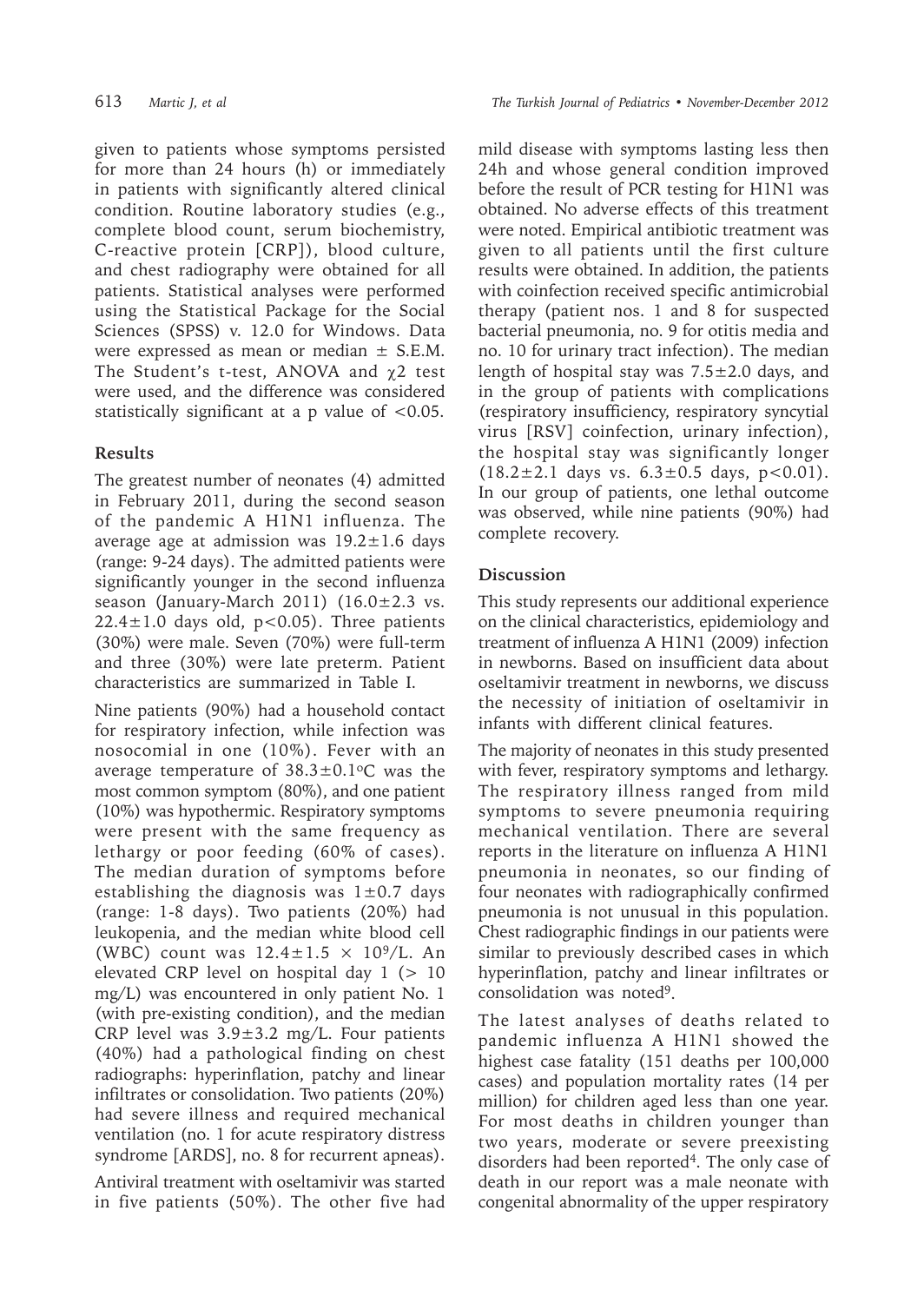| Patient Number                                                                                                                           |                           | $\mathbf{\sim}$  | 3                |                  | 5                | 6                     | L                | $\infty$                                                | $\sigma$           | $\overline{10}$                                |
|------------------------------------------------------------------------------------------------------------------------------------------|---------------------------|------------------|------------------|------------------|------------------|-----------------------|------------------|---------------------------------------------------------|--------------------|------------------------------------------------|
| Month of admission                                                                                                                       | October<br>2009           | December<br>2009 | December<br>2009 | November<br>2009 | November<br>2009 | anuary<br><b>2011</b> | February<br>2011 | February<br>2011                                        | February<br>2011   | February<br>2011                               |
| Gender (M/F)                                                                                                                             |                           | $\mathbf{L}$     | Σ                | Щ                | $\mathbf{L}$     |                       |                  | Σ                                                       | Σ                  |                                                |
| Gestational age<br>(weeks)                                                                                                               | 40                        | 37               | $\overline{40}$  | 36/37            | 39               | $\overline{40}$       | 40               | 35                                                      | 40                 | $\overline{0}$                                 |
| Birth weight (g)                                                                                                                         | 3050                      | 2800             | 2850             | 2700             | 3350             | 2600                  | 3700             | 2150                                                    | 3550               | 3550                                           |
| Apgar scores                                                                                                                             | 6/8                       | 9/10             | $\infty$         | 8/9              | 9/9              | $\infty$              | 9/10             | 8/9                                                     | 9/10               | 8/8                                            |
| Age on admission<br>(days)                                                                                                               | 24                        | 24               | 20               | 20               | 24               | 20                    | 15               | 14                                                      | 22                 | $\sigma$                                       |
| Source of infection                                                                                                                      | Caregiver                 | member<br>Family | member<br>Family | member<br>Family | Mother           | member<br>Family      | Family           | Mother                                                  | member<br>Family   | Mother                                         |
| Fever (°C)                                                                                                                               | 38.3                      | 38.5             | 38.8             |                  | 38.0             |                       | member<br>38.5   | 35.2                                                    | 38.0               | 37.8                                           |
| Respiratory symptoms                                                                                                                     |                           |                  |                  |                  |                  | $^+$                  |                  |                                                         | $\ddag$            | $^{+}$                                         |
| Apnea                                                                                                                                    |                           |                  |                  |                  |                  |                       |                  |                                                         |                    |                                                |
| Lethargy/Poor feeding                                                                                                                    |                           |                  |                  |                  |                  |                       |                  |                                                         |                    |                                                |
| symptoms before<br>diagnosis (days)<br>Duration of                                                                                       | 5                         |                  |                  |                  |                  | ∞                     |                  |                                                         | $\scriptstyle\sim$ |                                                |
| WBC (x10 <sup>9</sup> cells/L)                                                                                                           | 12.5                      | 11.5             | 3.6              | 14.6             | 4.9              | 12.3                  | 12.8             | 20.5                                                    | 13.2               | 8.5                                            |
| CRP 1st day/2nd day<br>$\rm (mg/L)$                                                                                                      | 34.7/37.2                 | 1.9/4.7          | 2.0/0.7          | 7.0/5.8          | 1.6/0.9          | 0.8/3.1               | 8.9/5.5          | 9.5/20.8                                                | 5.0                | 2.9/1.0                                        |
| on chest radiography<br>Pathological finding                                                                                             |                           |                  | $^+$             |                  |                  | $\hspace{0.1mm} +$    |                  | $^+$                                                    |                    |                                                |
| Mechanical ventilation                                                                                                                   | $\hspace{0.1mm} +$        |                  |                  |                  |                  |                       |                  | $^+$                                                    |                    |                                                |
| Antiviral treatment<br>(oseltamivir)                                                                                                     | $\,{}^+$                  |                  |                  |                  |                  | $\,{}^+$              |                  | $\ddot{}$                                               |                    |                                                |
| Complication                                                                                                                             | failure<br>ARDS,<br>Renal |                  |                  |                  |                  | RSV co-<br>infection  |                  | insufficiency,<br>pneumonia<br>Respiratory<br>Bacterial | media<br>Otitis    | Rotavirus<br>enteritis<br>infection<br>Urinary |
| Hospital stay (days)                                                                                                                     | 24                        | $\overline{ }$   | $\infty$         | 5                | 5                | 18                    | 6                | $\overline{11}$                                         | $\overline{ }$     | $\overline{14}$                                |
| Outcome                                                                                                                                  | Death                     | Recovery         | Recovery         | Recovery         | Recovery         | Recovery              | Recovery         | Recovery                                                | Recovery           | Recovery                                       |
| M: Male. F: Female. ARDS: Acute respiratory distress syndrome. CRP: C-reactive protein. RSV: Respiratory syncytial virus.<br>blood cell. |                           |                  |                  |                  |                  |                       |                  |                                                         |                    | WBC: White                                     |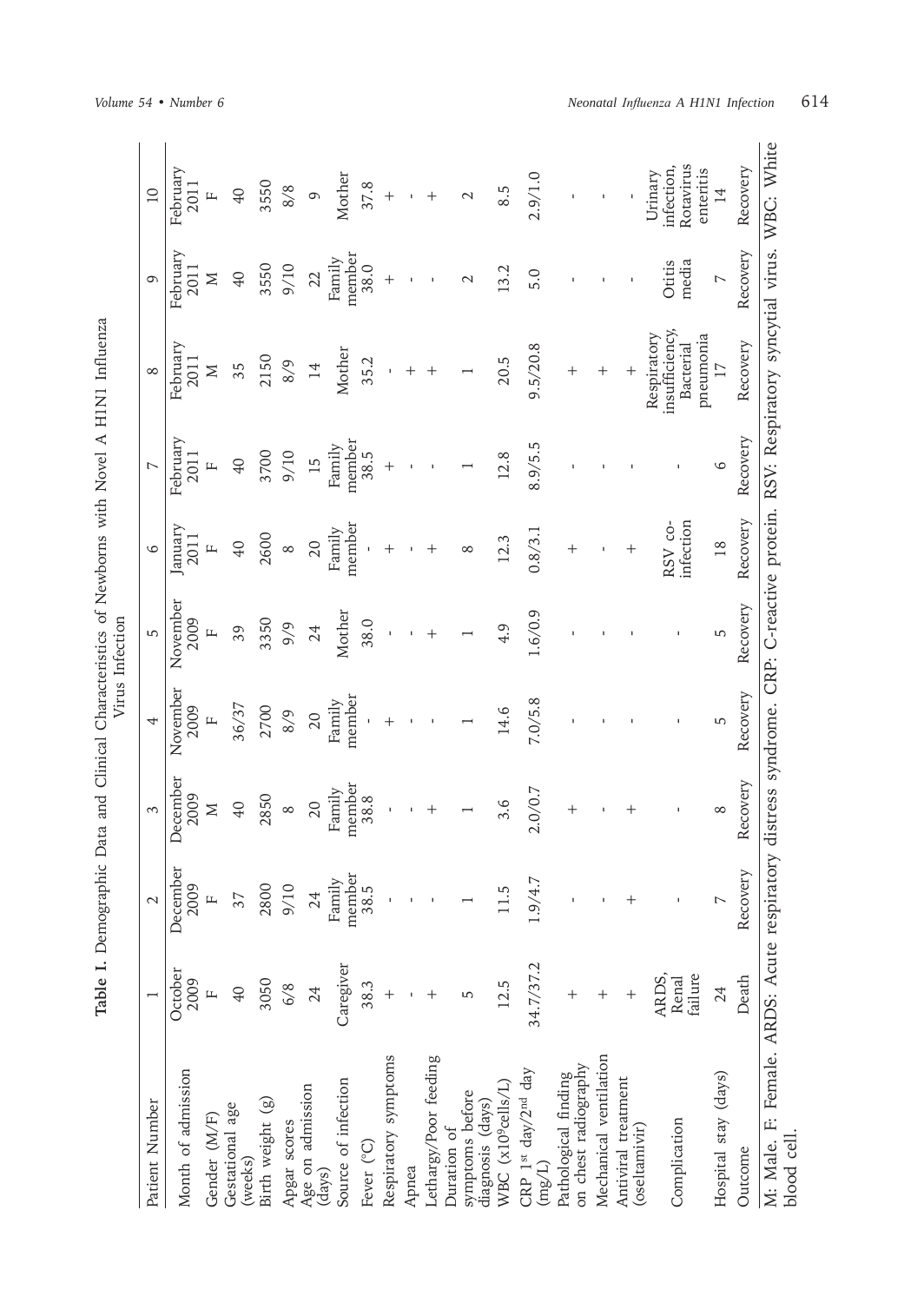tract, which required prolonged mechanical ventilation. The second patient who required mechanical ventilation was a late preterm infant who presented with hypothermia, lethargy and recurrent apneas. Apnea as a symptom of influenza A H1N1 was also reported in three infants (1 of them was premature and required mechanical ventilation) in the study of Zenciroglu and coworkers<sup>10</sup>. Therefore, prematurity as well as comorbidity represent risk factors for severe illness in neonates with influenza A H1N1 infection.

The study of Holgate and coworkers<sup>11</sup> reported the characteristics of three low-birth-weight infants with influenza A H1N1 infection who required increased respiratory support (nasal continuous positive airway pressure [CPAP] in 2 and mechanical ventilation in 1). In two of these infants, RSV coinfection was detected $11$ . In our study, one female infant also had RSV coinfection and increased oxygen requirement, and another newborn had rotavirus coinfection. Besides bacterial, viral coinfection must be considered as well in infants with influenza A H1N1 infection.Oseltamivir, a neuraminidase inhibitor, is approved for the treatment and chemoprophylaxis of influenza among children aged one year or older<sup>12</sup>. Although use of oseltamivir in children less than one year old with influenza A H1N1 infection was approved by the Food and Drug Administration (FDA), the Advisory Committee on Immunization Practices, and Centers for Disease Control and Prevention for the 2009 pandemic, there are insufficient data about the safety of oseltamivir in neonates $13,14$ .

The largest report of oseltamivir use in infants showed that adverse neurological events were not more common in the oseltamivir group compared with other antiviral agents (adamantanes)15. Another study found no significant difference in the incidence of the most frequently reported adverse drug reactions (vomiting, diarrhea, ear disorders, and insomnia) in children less than one year and other age groups<sup>16</sup>. Dosing of oseltamivir in neonates and young children is variable, depending on gestational age and body weight, illustrating the need for further pharmacokinetic studies in this population. Meanwhile, careful attention to dosing oseltamivir for neonates is essential.

615 *Martic J, et al The Turkish Journal of Pediatrics • November-December 2012*

Some data indicate that antiviral treatment might be effective in reducing morbidity and mortality in hospitalized patients even if treatment is delayed for more than 48h after the onset of illness<sup>13</sup>. Our experience with late onset of therapy in a patient with comorbidity and respiratory symptoms was discouraging. This patient was the first case of documented H1N1 infection in infants in our country, so late recognition of the infection might have contributed to the delayed treatment and lethal outcome.

There is no doubt that prompt initiation of oseltamivir therapy in severely ill neonates and those with pre-existing disorders is strongly recommended. Whether or not the initiation of oseltamivir within the first 24h of onset of influenza-like symptoms is necessary in term newborns in good general condition and without a pre-existing condition remains questionable. Based on our limited experience, these infants could be carefully observed without promptly starting antiviral therapy. Clinical judgment is essential in treatment decisions. Since influenza pandemics are known to recur at intervals of several decades, our experience in treating neonates with influenza A H1N1 infection will be useful in future pandemics.

#### **REFERENCES**

- 1. Swine influenza A (H1N1) infection in two children: Southern California, March–April 2009. MMWR Morb Mortal Wkly Rep 2009; 58: 400–402.
- 2. World Health Organization. http://www.who.int/csr/ disease/swineflu/4th\_meeting\_ihr/en [DG Statement following the meeting of the Emergency Committee] [Accessed 3 March 2010].
- 3. World Health Organization. Disease Outbreak News: Pandemic (H1N1) 2009 – update 112. 6 Aug 2010. http://www.who.int/csr/don/2010\_08\_06/en/index. html
- Sachedina N, Donaldson L. Pediatric mortality related to pandemic influenza A H1N1 infection in England: an observational population-based study. Lancet 2010; 376: 1846-1852.
- 5. You D, Ripple M, Balakrishna S, et al. Inchoate CD8+ T cell responses in neonatal mice permit influenzainduced persistent pulmonary dysfunction. J Immunol 2008; 181: 3486-3494.
- 6. Sert A, Yazar A, Odabas D, Bilgin H. An unusual cause of fever in a neonate: influenza A (H1N1) virus pneumonia. Pediatr Pulmonol 2010; 45: 734-736.
- 7. Jajoo M, Gupta R. H1N1 influenza in a preterm neonate. Indian J Pediatr 2010; 77: 1045-1046.